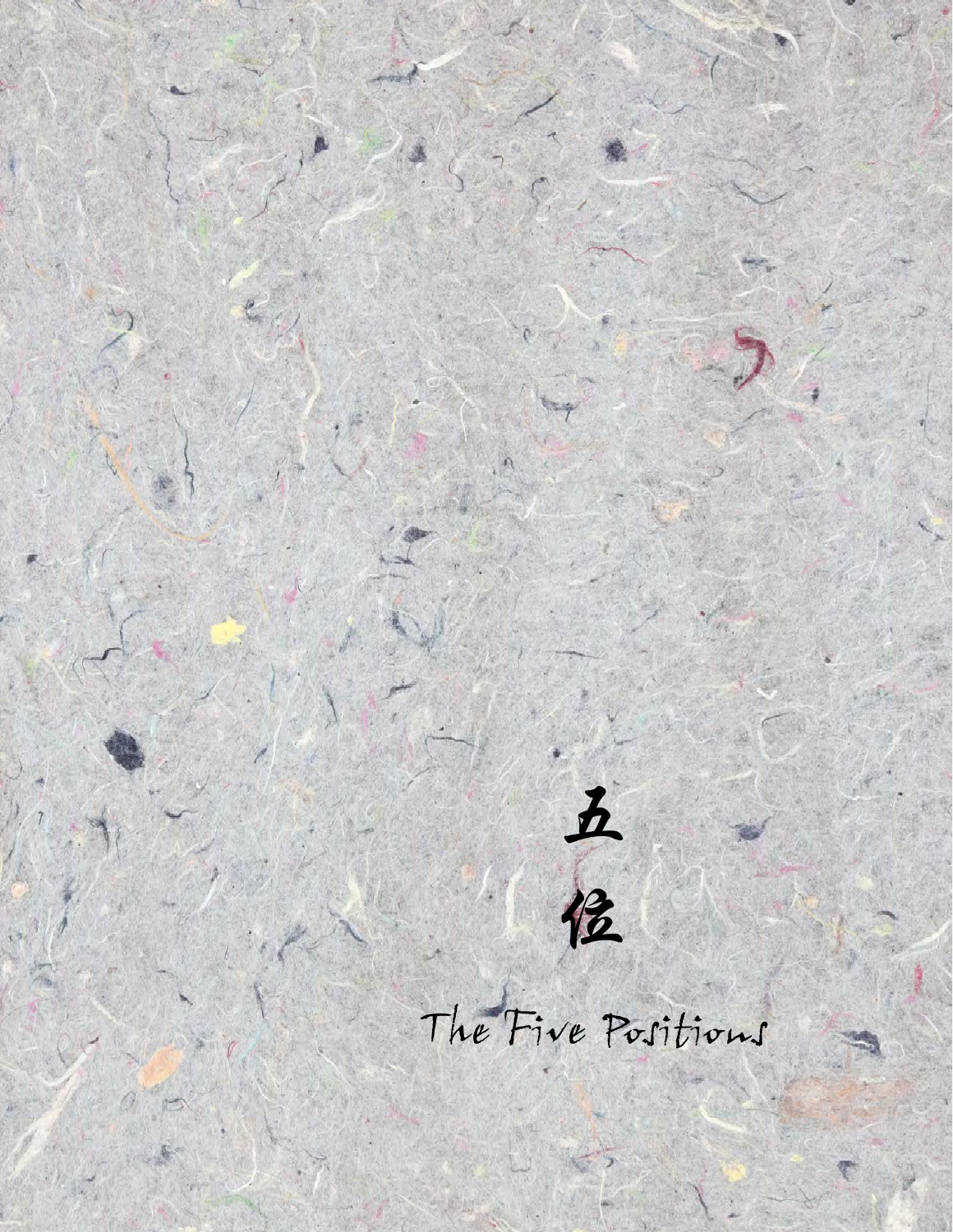# The Five Positions

Attributed to Dongshan

a translation in progress by Joan Sutherland

The Five Positions is often translated as the Five Ranks, but the Chinese title has more a sense of where you're standing and the view from there, rather than of a hierarchy of experiences. Hakuin said that this poem contains "the main principle of Buddhism and the essential road of meditation." Dongshan is said to have received it from his teacher Yunyan in a secret teaching; it was Dongshan's successor Caoshan who at the least preserved and developed it. There's a Japanese tradition of correlating the verses with *Yijing* trigrams, which are included.





All Rights Reserved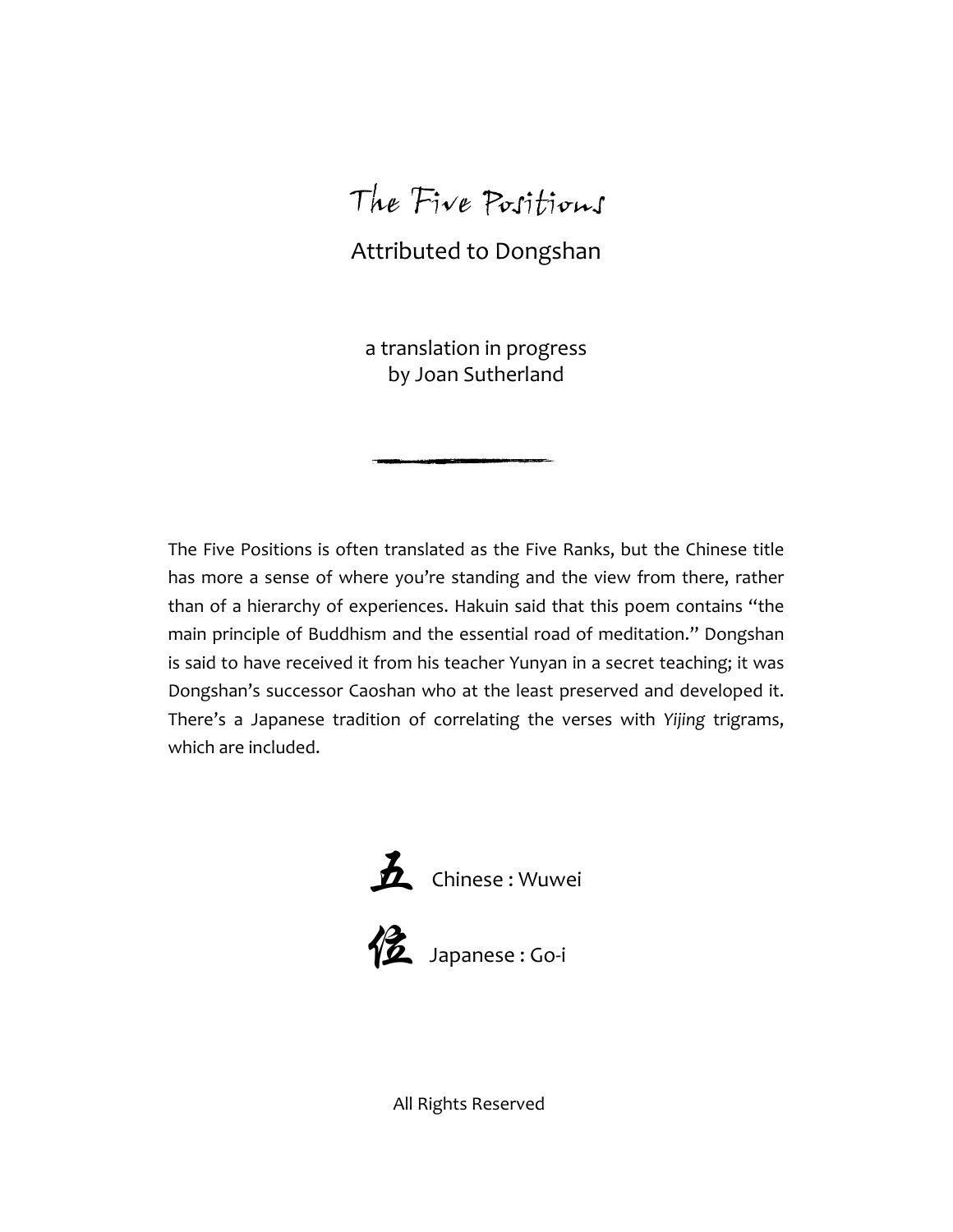## The Five Positions

### **FIRST CYCLE : THE PARTICULAR & THE UNIVERSAL**<sup>1</sup> 偏正

| $\mathbf{1}$                                                                                                                                                                                                           | 正中偏                                                                                                                                                 | The Particular within the Universal                                                                                                                                                   | ⋿ |
|------------------------------------------------------------------------------------------------------------------------------------------------------------------------------------------------------------------------|-----------------------------------------------------------------------------------------------------------------------------------------------------|---------------------------------------------------------------------------------------------------------------------------------------------------------------------------------------|---|
|                                                                                                                                                                                                                        |                                                                                                                                                     | When night's third watch begins, <sup>2</sup> before the moon's light,<br>it's not strange to meet without recognizing each other,<br>yet secretly recall the beauty of earlier days. | 툐 |
| 2                                                                                                                                                                                                                      | 偏中正                                                                                                                                                 | The Universal within the Particular                                                                                                                                                   |   |
|                                                                                                                                                                                                                        |                                                                                                                                                     | Missing the dawn, an old woman encounters the ancient mirror<br>and clearly sees her face $-$ there is no other reality $-$<br>never again confused about recognizing reflections.    | ≕ |
| 3                                                                                                                                                                                                                      | 正中來                                                                                                                                                 | Emerging from the Universal                                                                                                                                                           | ≡ |
| There is a road in the vastness that cuts through the dusts of the world.<br>⋿<br>Just avoid mentioning the emperor's name, <sup>3</sup><br>and you'll surpass those ancients who left people speechless. <sup>4</sup> |                                                                                                                                                     |                                                                                                                                                                                       |   |
| 4                                                                                                                                                                                                                      | 兼中至                                                                                                                                                 | Meeting in the Center                                                                                                                                                                 | ⋿ |
|                                                                                                                                                                                                                        | Two blades cross, no need to retreat:<br>an adept is like a lotus in the fire, <sup>5</sup><br>with a natural determination to soar to the heavens. |                                                                                                                                                                                       |   |

<sup>&</sup>lt;sup>1</sup> These two words are sometimes translated Absolute and Relative, but they literally mean Straight and Crooked, Upright and Bent; see the chart below

<sup>&</sup>lt;sup>2</sup> At midnight

 $\frac{3}{10}$  There was a taboo against speaking the name of the current emperor

<sup>4</sup> Literally, those who cut out tongues, a common Chan expression for eloquence

<sup>5</sup> An image from the *Sutra that Vimalakirti Speaks* of something very rare, the bodhisattva's vow to practice in the midst of passions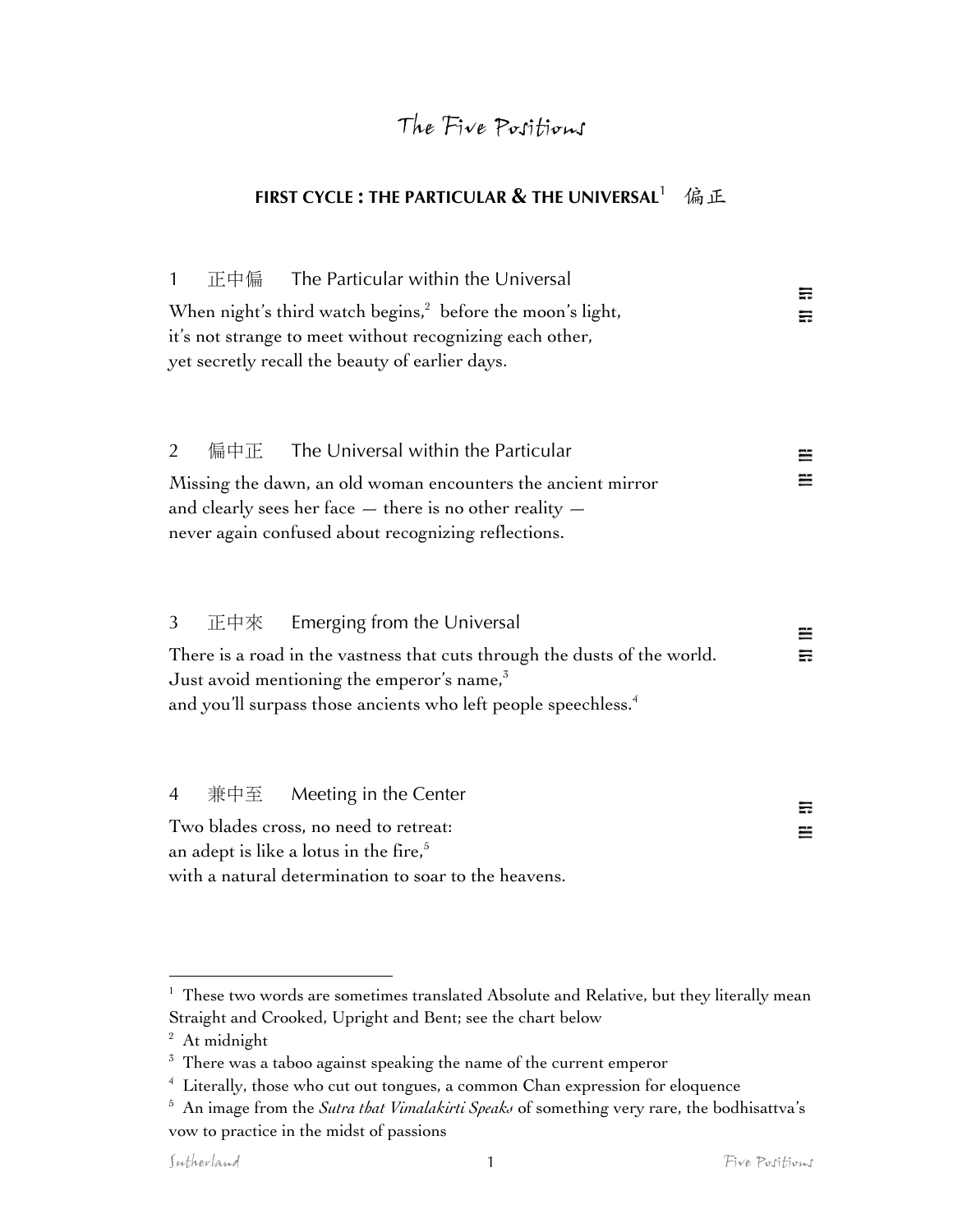#### 5 兼中到 United in the Center

Who dares to reconcile with not falling into being or non-being? People yearn with all their hearts to leave the constant flux; transform this and return to sit by the charcoal fire.<sup>6</sup>



**TEL TEL** 

 $6$  Some commentators think the character translated as 'charcoal fire' is a misprint for a similar character meaning 'mountain peak', so the phrase would read: "… and return to sit high in the mountains," which gives a very different flavor to the meaning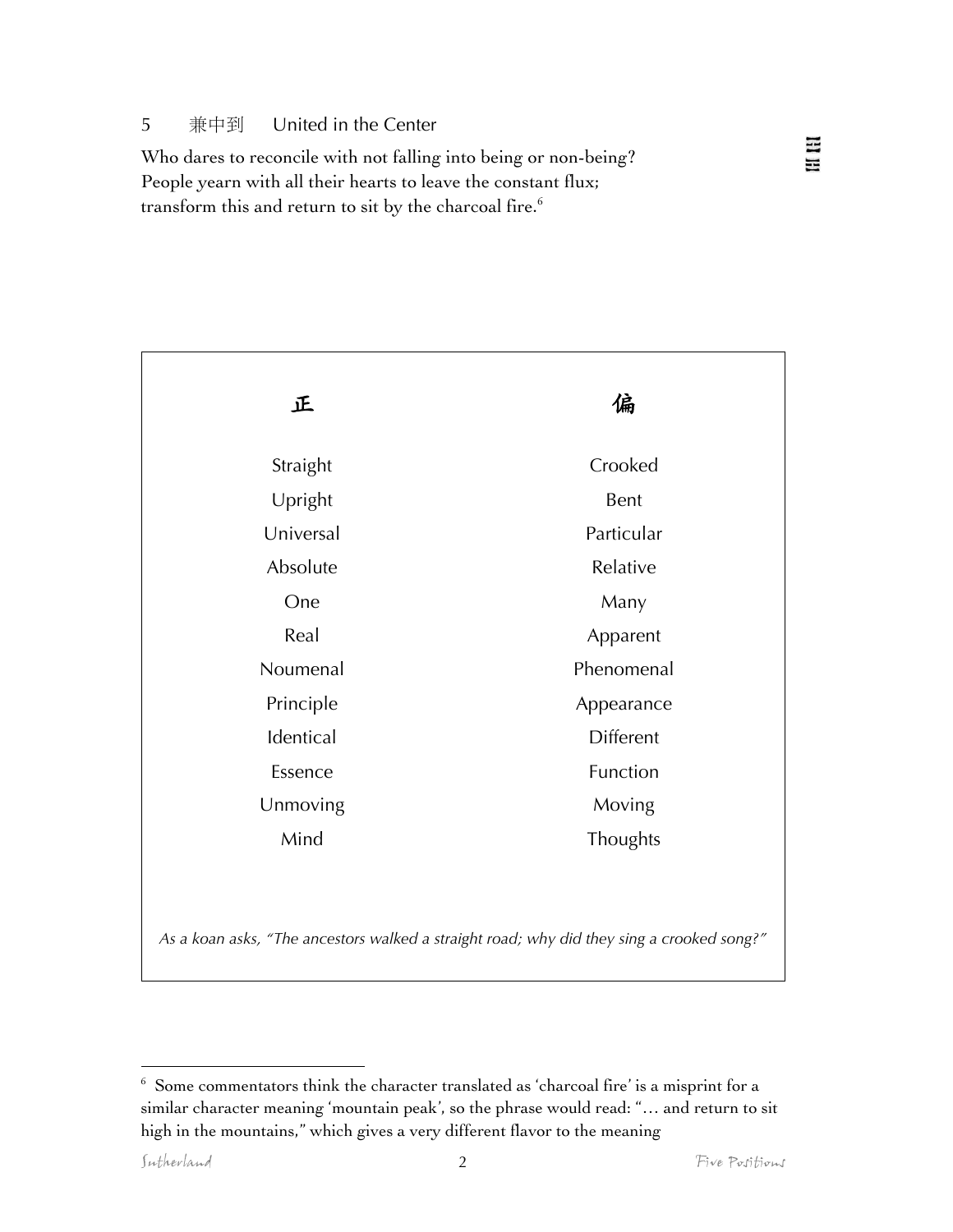#### **SECOND CYCLE : ENLIGHTENMENT AND MERIT** 功 動

#### 1  $\pi$   $\hat{\pi}$  The Position of Orientation

The Buddha transmits the way of Emperor Yao:<sup>7</sup> he governed with propriety and bent the dragon. $^8$ He found culture flourishing in the marketplace, and the sacred dynasty celebrated everywhere.

#### 2 奉 位 The Position of Honoring

For whom do you bathe and make yourself beautiful? The voice of the cuckoo is calling you home.<sup>9</sup> Hundreds of flowers fall, but her cry never ends — Still clear even in the wildest mountains.

#### 3 功位 The Position of Inherent Enlightenment

Flowers bloom on a withered tree in a spring beyond time;<sup>10</sup> you ride a jade elephant backwards, chasing the winged dragon-deer;<sup>11</sup> now as you hide far beyond innumerable mountains the white moon, a cool breeze, the dawn of a fortunate day.

4 共功位 The Position of Our Common Enlightenment<sup>12</sup>

Ordinary beings and buddhas have nothing to do with one another; mountains are high of themselves; waters are deep of themselves. What do all our distinctions and differences reveal? Where the partridge cries, many flowers bloom.

 $7$  Yao was the heroic founder of China's first dynasty, the semi-legendary Xia, predating Shakyamuni Buddha

<sup>8</sup> That is, channeled the Yellow River to prevent floods

<sup>&</sup>lt;sup>9</sup> The cuckoo was believed to keep singing until its throat bled; the blood it spit dyed azaleas red

<sup>10</sup> Lit., *kalpas*, immeasurably long epochs that run in endless cycles

<sup>11</sup> The mythological *qilin*

<sup>&</sup>lt;sup>12</sup> In the sense of the enlightenment of all beings together